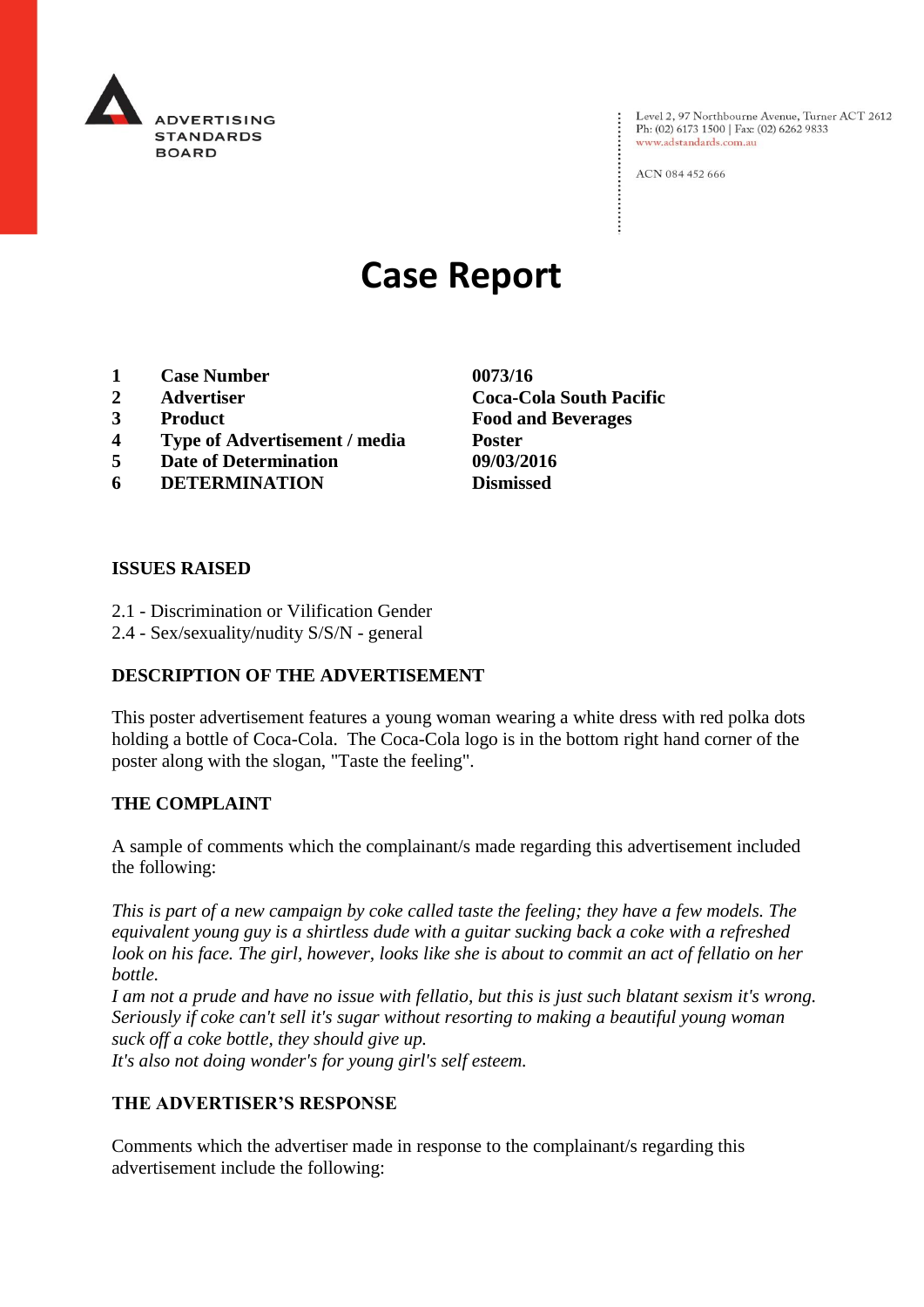*Thank you for your letter regarding a complaint received in relation to a piece of Coca-Cola South Pacific Pty Ltd's (CCSP) Taste the Feeling out-of-home advertising. We thank you for bringing this matter to our attention and respond to the points raised as follows:*

*A description of the Advertisement*

*The advertisement is one of a series of out-of-home advertisements being displayed as part of Coca-Cola's global Taste the Feeling campaign. They were shot by fashion photographers Guy Aroch and Nacho Ricci and use a "Norman Rockwell meets Instagram" visual style to capture authentic, unscripted moments in a contemporary way, with Coca-Cola at the centre.*

*Comprehensive comments in relation to the complaint*

*The complaint raises the issues of discrimination or vilification on the grounds of gender and sexuality under sections 2.1 and 2.4 respectively of the Australian Association of National Advertisers Code of Ethics (Code).*

*The complainant has specifically expressed concern that the women depicted in the advertisement looks like she is about to commit an act of fellatio on her bottle and that this depiction is sexist.*

*CCSP acknowledges that in addition to the above, the ASB will review the advertising against the entirety of Section 2 of the Code.*

*Section 2.1 Comments*

*This section provides that:*

*Advertising or Marketing Communications shall not portray people or depict material in a way which discriminates against or vilifies a person or section of the community on account of race, ethnicity, nationality, gender, age, sexual preference, religion, disability, mental illness or political belief.*

*As outlined above, the advertisement features a woman holding a bottle of Coca-Cola, slightly away from her body at about chest height with a closed, but slightly pouty mouth. She is not lifting the bottle to her mouth as suggested in the complaint. We do not consider she looks like she is about to commit an act of fellatio on her bottle but rather that we are simply showing a women about to enjoy a delicious refreshing bottle of Coca-Cola by sipping it from the bottle.*

*In ASB Case Report 0148/15 in relation to a South African tourism campaign, the complainant alleged that by depicting a woman without any front teeth the advertiser showed a bias to women who had been dentally mutilated for the practise of fellatio. The ASB considered that there are a number of reasons for teeth extraction and most members of the community would view the image without knowledge of any possible cultural practices associated with this. The Board agreed that they were unable to know from the image the reason for the woman's missing teeth and whether this was in fact a personal choice, a dental requirement or some other reason.*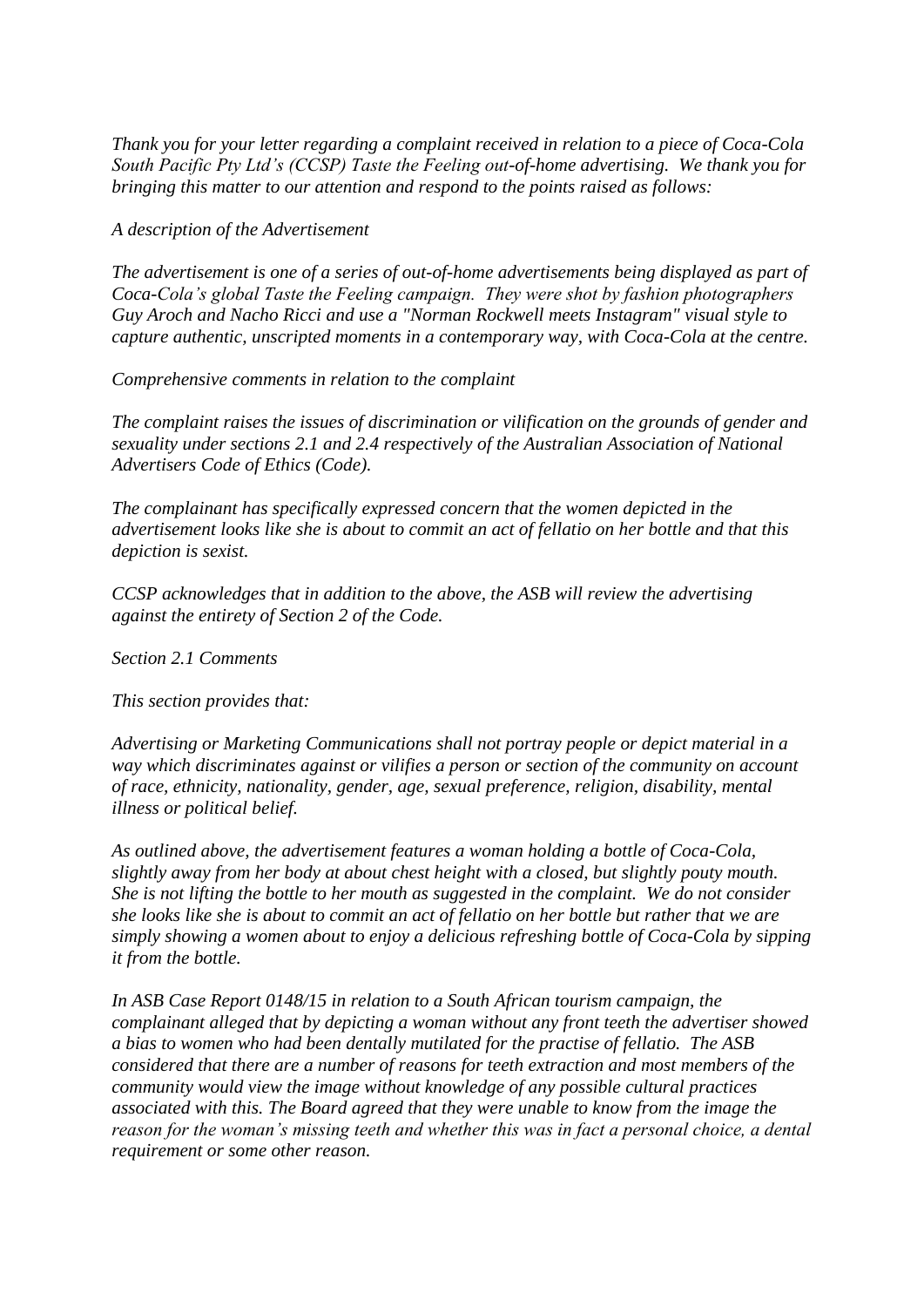*Similarly, we consider that most members of the community viewing the Coca-Cola advertisement would see a beautiful woman holding an icy-cold bottle of Coca-Cola, without any sexist or highly sexual connotations. Specifically in relation to section 2.1 of the Code, we do not believe there is no gender discrimination or vilification, either express or implied. The ASB's Discrimination and Vilification in Advertising Determination Summary defines discrimination as:*

*"Acts with inequity, bigotry or intolerance or gives unfair, unfavourable or less favourable treatment to one person or a group because of their race, ethnicity, nationality, sex, age, sexual preference, religion, disability and/or political belief [emphasis added]"*

*It further defines vilification as:*

*"Humiliates, intimidates, incites hatred towards, contempt for, or ridicule of one person or a group of people because of their race, ethnicity, nationality, sex, age, sexual preference, religion, disability and/or political belief."*

*The ASB's April 2015 Determination Summary states that portraying a woman as attractive does not of itself constitute discrimination or vilification of women. Sexual discrimination refers to unwelcome conduct of a sexual nature which targets a specific individual who feels offended, humiliated or intimidated. There is nothing in the advertisement which indicates that the woman depicted is subject to unwelcome conduct of a sexual nature.*

*Section 2.4 Comments*

*This section provides that:*

*Advertising or Marketing Communications shall treat sex, sexuality and nudity with sensitivity to the relevant audience.*

*We note from the Code Practice Note that for the purpose of advertisements in public places, the ASB takes a broad view of the audience in recognition of the wide reach of advertisements in public places. We consider that the advertisement treats sexuality with sensitivity to the audience. The advertisement does not depict sex or nudity. We acknowledge that the woman depicted in the advertisement is attractive and has sensual lips and a look in her eyes that could be interpreted by some viewers as flirtatious. However, we do not consider this to be explicit or suggestive of fellatio. Rather, we consider that this is the subjective interpretation of the complainant and is not representative of most members of the community.*

*Section 2 Comments Generally*

*In relation to the other parts of section 2 of the Code, section 2.2 provides that:*

*Advertising or marketing communications should not employ sexual appeal in a manner which is exploitative and degrading of any individual or group of people.*

*As we have outlined above, the women featured in the advertisement is likely to be considered sexually appealing to a segment of the relevant audience. However, her sexual appeal is not being employed in a manner which is exploitative or degrading. Exploitative is defined in the*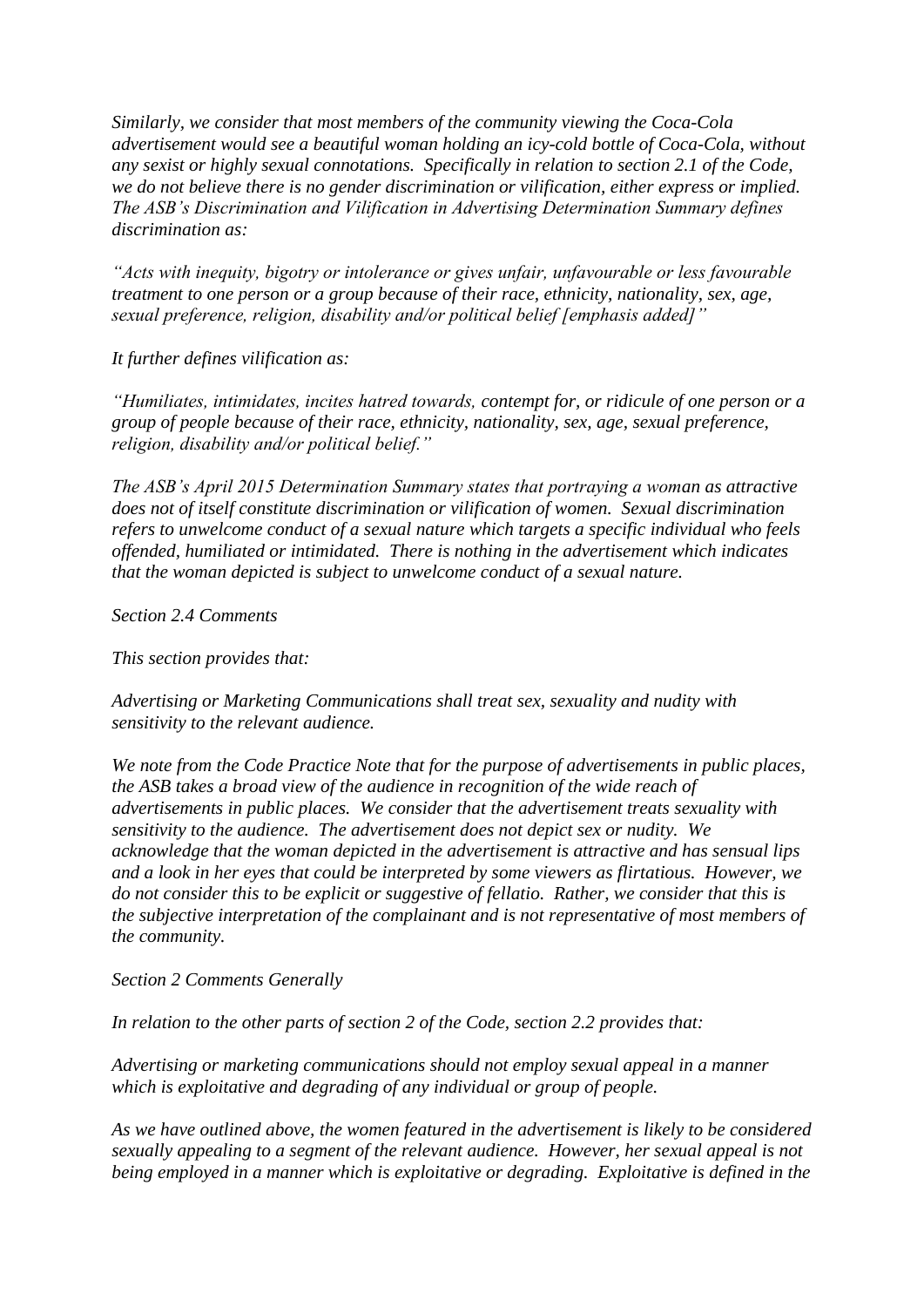*AANA Code of Ethics Practice Note as "… clearly appearing to purposefully debase or abuse a person … for the enjoyment of others, and lacking moral, artistic or other values". Degrading is defined as "… lowering in character or quality a person …". It is our view that it is not exploitative or degrading to depict an attractive woman as part of an advertising campaign in which Coca-Cola is at the heart of to reflect both the functional and emotional aspects of the Coca-Cola experience.*

*The advertisement does not include violence or coarse language and does not depict material contrary to prevailing community standards on health and safety.*

*It is CCSP's view that the advertisement complies with all elements of the Code. CCSP takes its obligations in relation to responsible advertising seriously. We consider that when assessed against prevailing community standards and the relevant audience, the advertisement does not breach the Code.*

## **THE DETERMINATION**

The Advertising Standards Board ("Board") considered whether this advertisement breaches Section 2 of the Advertiser Code of Ethics (the "Code").

The Board noted the complainant's concerns that the advertisement is sexist in its depiction of a young woman who appears about to perform fellatio on a bottle of Coca-Cola.

The Board viewed the advertisement and noted the advertiser's response.

The Board considered whether the advertisement complied with Section 2.1 of the Code which requires that 'advertisements shall not portray or depict material in a way which discriminates against or vilifies a person or section of the community on account of race, ethnicity, nationality, gender, age, sexual preference, religion, disability, mental illness or political belief.'

The Board noted that this poster advertisement features an image of a female model holding a bottle of Coca-Cola.

The Board noted that advertisers are free to use whomever they wish in their advertisements and considered the use of a woman holding the advertiser's product is not of itself discriminatory.

The Board considered that the advertisement did not portray or depict material in a way which discriminates against or vilifies a person or section of the community on account of gender.

The Board determined that the advertisement did not breach Section 2.1 of the Code.

The Board then considered whether the advertisement was in breach of Section 2.4 of the Code. Section 2.4 of the Code states: "Advertising or Marketing Communications shall treat sex, sexuality and nudity with sensitivity to the relevant audience".

The Board noted the complainant's concern that the woman in the advertisement looks as